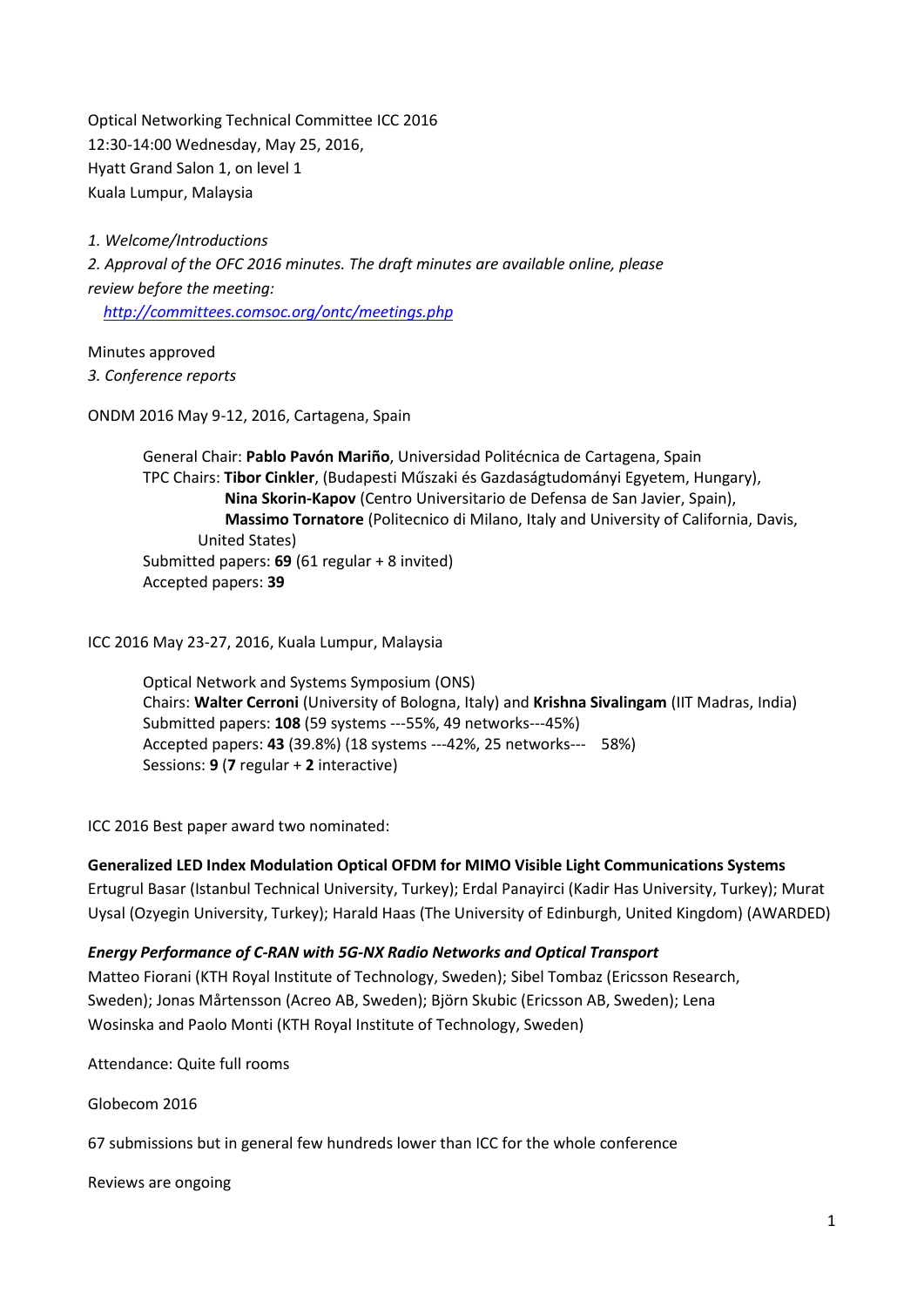## 4. *Journal and Conference updates*

## *Journals*

- a. "Roadmap of Optical Communication", Journal of Optics, no. 6, Vol. 18, May 2016, [http://iopscience.iop.org/article/10.1088/2040-8978/18/6/063002.](http://iopscience.iop.org/article/10.1088/2040-8978/18/6/063002)
- b. Science China SI: "All-Optical Networks." Submission deadline: April 15-May 31, 2016
- c. Call for Book Chapters, "Handbook of Optical Network"

## *Conferences*

10th IEEE International Conference on Advanced Networks and Telecommunications Systems (ANTS), Bangalore, India, 6-9 November, 2016 (from Prof. Biswanath Mukherjee)

The 37th IEEE Sarnoff Symposium 2016, New Jersey Institute of Technology Conference Center, Newark, New Jersey, USA, September 19-21, 2016, Sponsored by IEEE Princeton/Central Jersey Section (IEEE Region 1),<http://sites.ieee.org/SARNOFF2016>

5th IEEE International Conference on Cloud Networking (CloudNet), Pisa, Italy, Oct 3-5, 2016 (from Prof. Achille Pattavina)

OFC 2017, March 19-23, 2017, Los Angeles, USA

ICC 2017, May 21-25, 2017, Paris, France ONS Co-Chairs: Grzegorz Danilewicz (Poznan University of Technology, Poland), George Rouskas (NCSU, USA)

GC 2017, December 4-8, 2017, Singapore ONTC nominated ONS Co-Chair: Jingxian (Steven) Chen, Soochow University

## *Books*

Mukherjee two projects (books) (from Prof. Byrav Ramamurthy)

*5. Other business*

ONTC Awards nominations are welcome (assigned @ Globecom 2016)

Looking for new people to serve in TPC and chairs starting from Globecom 2018

IEEE lecturer candidature (George R. is chairing of ComSoc Distinguished Lecture, nomination deadline: 30th September, 2016)

ONTC endorsement for Fellow nominations are recommended.

ONTC mailing list shifted to Comsoc. Interface at ComSoc to administer it (it is not moderated). We are updating the infos on the ONTC website.

JOCN special issue for Globecom and ICC top scored (status will be checked)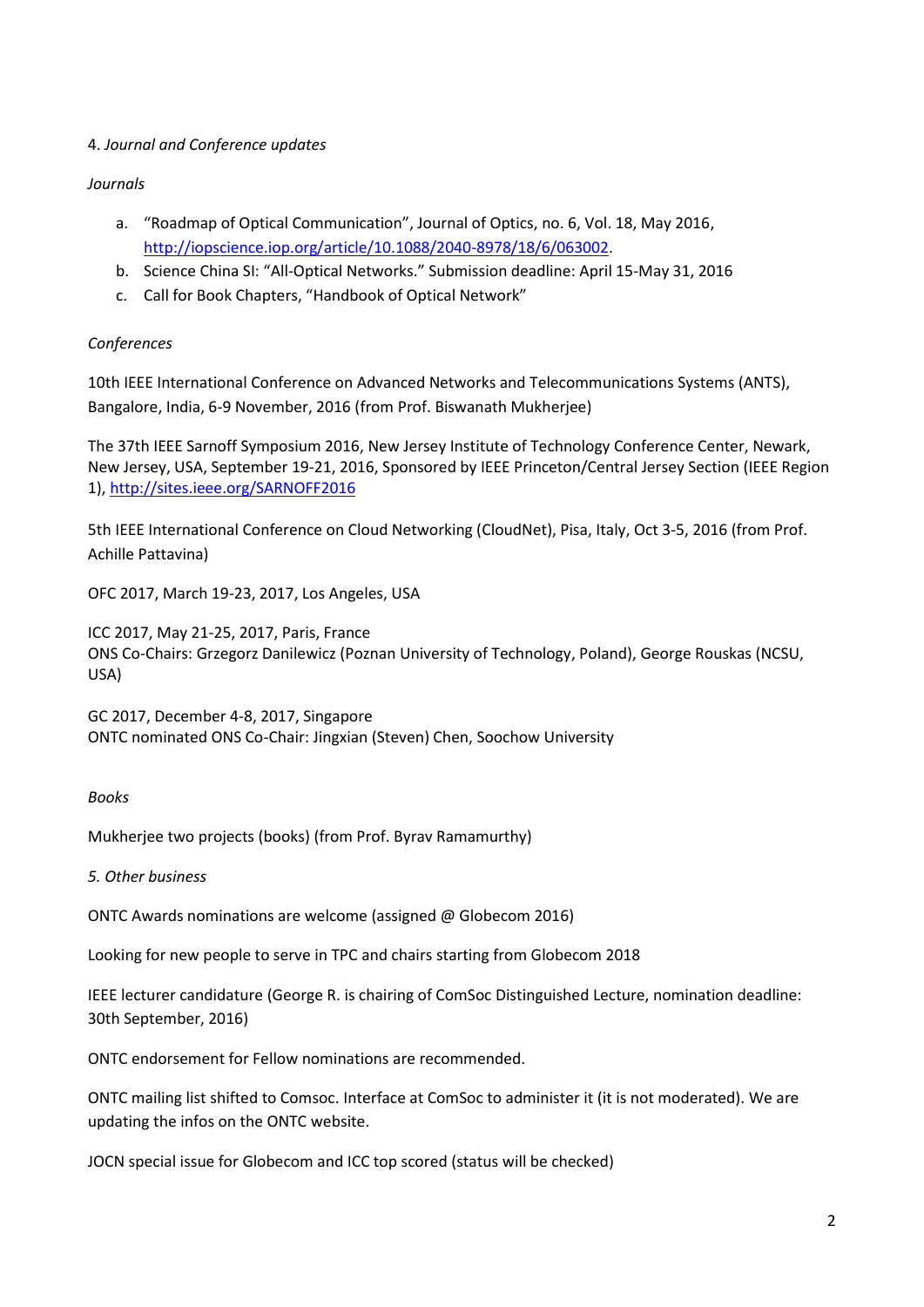Workshop on "Visible Light Communication" successful (80 papers) -> to be converted in symposium ?

George Rouskas candidature for member at large

Vincent Chan IEEE candidature for ComSoc President

Group picture

End: 13.30

*Attendance List*

| <b>First Name</b> | <b>Last Name</b> | E-mail                           | <b>Affiliation</b>                                                           |
|-------------------|------------------|----------------------------------|------------------------------------------------------------------------------|
| George            | Rouskas          | rouskas@ncsu.edu                 | North Carolina State University                                              |
| Anny              | Zheng            | xjzheng@mit.edu                  | <b>MIT</b>                                                                   |
| <b>Brigitte</b>   | Jaumard          | bjaumard@cse.concordia.ca        | Concordia University,<br>Montreal, Canada                                    |
| Koteswararao      | Kondepu          | k.kondepu@sssup.it               | Scoula Superiore Sant'Anna,<br>Pisa, Italy                                   |
| Chen              | Gong             | cgong821@ustc.edu.cn             | University of Science and<br>Technology of China                             |
| Hui               | Yang             | yanghui@bupt.edu.cn              | Beijing University of Posts and<br>Telecommunications                        |
| Chen              | Ma               | machen1888@bupt.edu.cn           | Beijing University of Posts and<br>Telecommunications                        |
| Naoaki            | Yamanaka         | yamanaka@ics.keio.ac.jp          | Keio University, Japan                                                       |
| Matteo            | Fiorani          | fiorani@kth.se                   | KTH Royal Institute of<br>Technology, Stockholm,<br>Sweden                   |
| Rodolfo           | Alvizu           | rodolfoenrique.alvizu@polimi.it  | Politecnico di Milano, Italy                                                 |
| Sanaz             | Kianoush         | Sanaz.kianoush@ieiit.cnr.it      | Italian national research<br>council (CNR) & Politecnico di<br>Milano, Italy |
| Maria             | Alvarez          | mariaantonieta.alvarez@polimi.it | Politecnico di Milano                                                        |
| Qiong             | Zhang            | qiong.zhang@us.fujitsu.com       | Fujitsu labs of america                                                      |
| Adrian            | Lara             | adrian.lara@ecci.ucr.ac.cr       | University of Costa Rica                                                     |
| Byrav             | Ramamurthy       | byrav@cse.unl.edu                | University of Nebraska-Lincoln                                               |
| Zhaocheng         | Wang             | zcwang@tsinghua.edu.cn           | <b>Tsinghua University</b>                                                   |
| Fary              | Ghassemlooy      | z.ghassemlooy@northumbria.ac.uk  | Northumbria University                                                       |
| Zhengyuan         | Xu               | xuzy@ustc.edu.cn                 | University of Science and<br>Technology of China, China                      |
| Ahmed             | Kamal            | kamal@iastate.edu                | Iowa State University, USA                                                   |
| Nirwan            | Ansari           | ansari@njit.edu                  | New Jersey Institute of<br>Technology                                        |
| Zuging            | Zhu              | zqzhu@ieee.org                   | University of Science and<br><b>Technology of China</b>                      |
| Biswanath         | Mukherjee        | bmukherjee@ucdavis.edu           | University of California, Davis                                              |
| Mohan             | Gurusamy         | elegm@nus.edu.sg                 | National University of<br>Singapore                                          |
| Philippos         | Assimakopoulo    | p.asimakopoulos@kent.ac.uk       | University of Kent, UK                                                       |